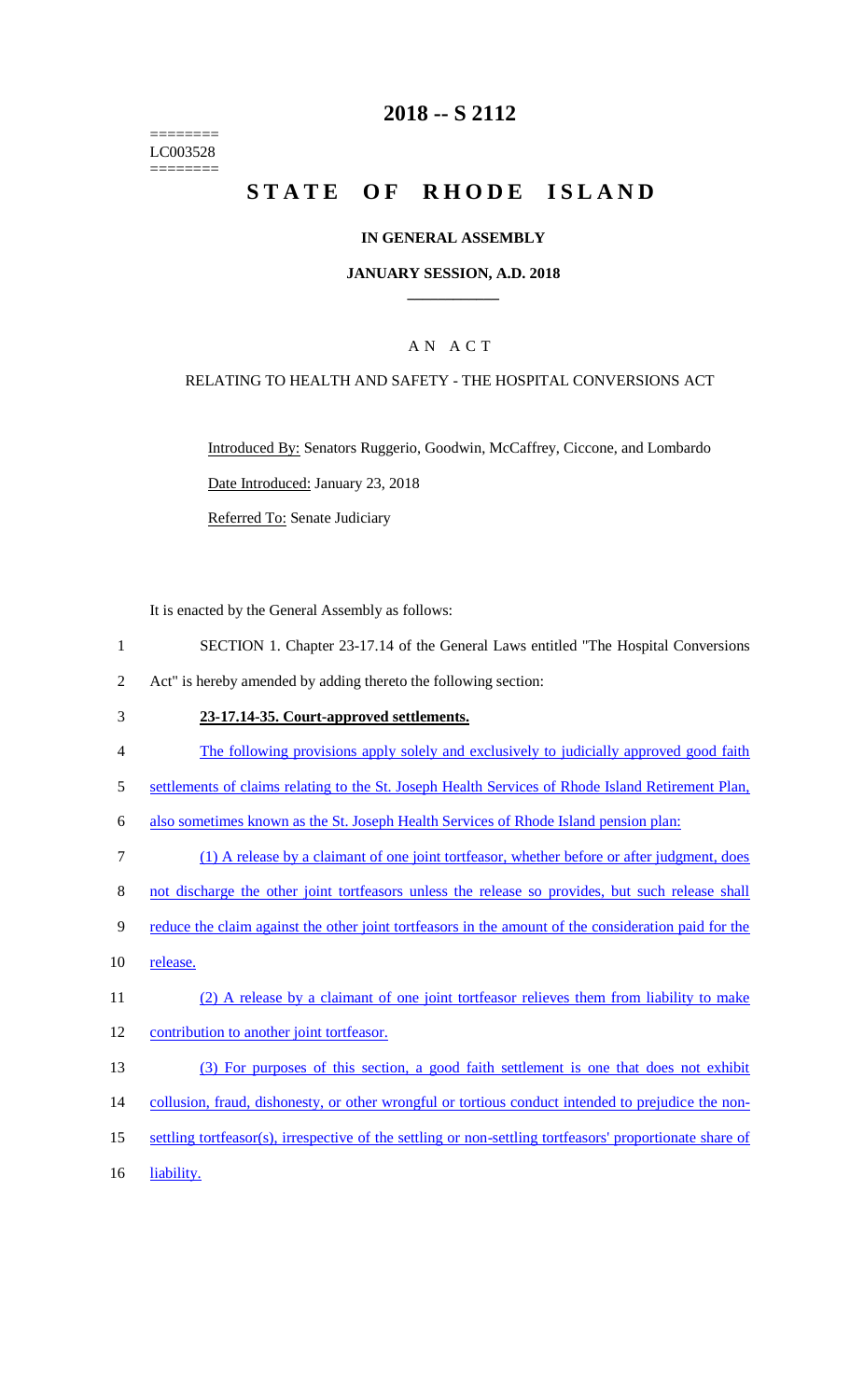- 1 SECTION 2. This act shall take effect upon passage and shall apply to all claims pending
- 2 at the time of passage or asserted thereafter; provided, however, that this act shall not apply to,
- 3 affect or impair releases executed before the date of passage.

#### $=$ LC003528 ========